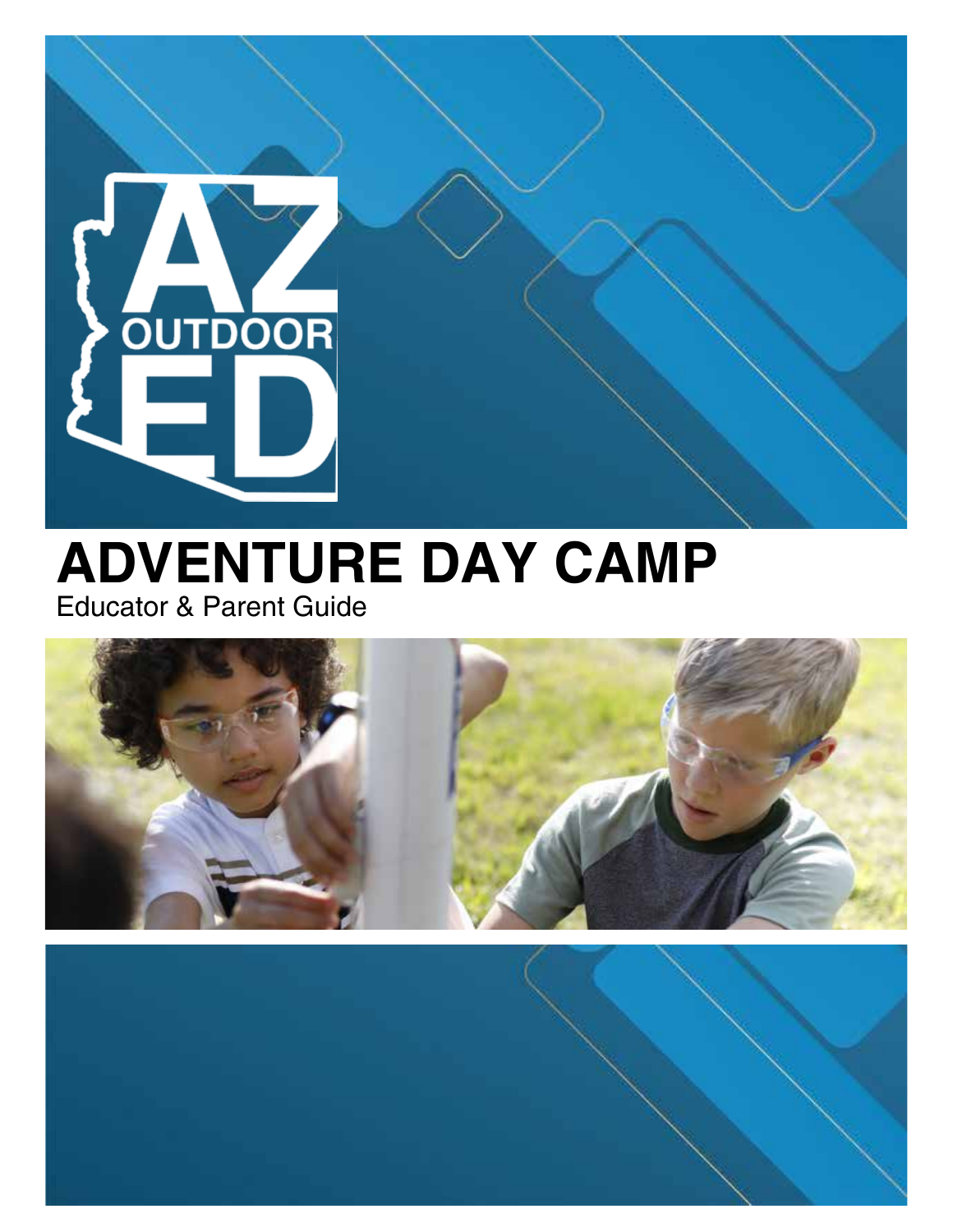

## **WELCOME!!**

Thank you for choosing the AZ Outdoor Ed for your outdoor camp experience! We are excited to make this memorable for everyone who participates with us.

Our team is committed to providing the absolute best in outdoor educational experiences. We have created this guide to help you and your students prepare to attend your program.

Included in this Guide, you will find program information, forms, and other important information. Please read through everything carefully and let us know if you have any questions or concerns.

Our team is here to serve you!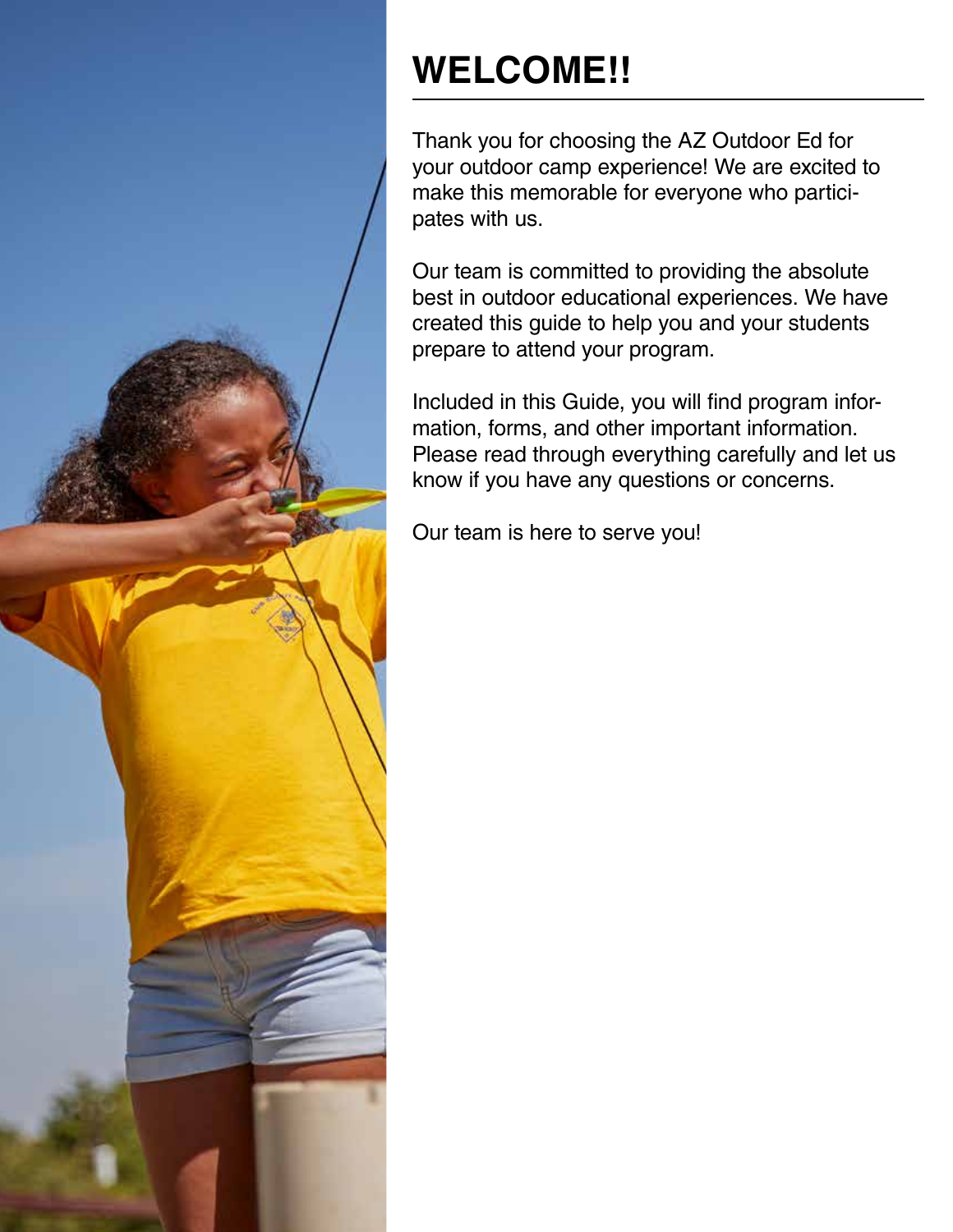## **ABOUT US**

### **OUR MISSION**

The mission of AZ Outdoor Ed is to serve all youth of Arizona by providing quality outdoor educational programs that instill in them an appreciation for the outdoors and the environment, teach effective teamwork, instruct about the cultural history of Arizona, and provide access to the natural resources of the surrounding areas.

### **OUR QUALIFICATIONS**

The properties on which we offer programs are accredited by the BSA National Camp Accreditation Program (NCAP). This means that our camp meets, and in many cases exceeds, industry-accepted and government-recognized standards for camp operations.

BSA's NCAP standards program focuses primarily on the health, safety, and risk management aspects of a camp's operation while ensuring high quality program delivery for participants. Teachers and parents can rest assured that your students are well cared for when they are at Grand Canyon Council properties!

### **OUR TEAM**

We take great care to hire highly motivated staff to guide campers through this incredible learning experience. Their passion for the outdoors and demonstrated professionalism combine to enhance your student's adventure.

All staff are thoroughly vetted and undergo a criminal background check to ensure our campers' well-being and their parents' peace of mind.

A few key staff that your child will meet are:

Camp Director: The Director is on site to provide additional support to the team and your group. This person oversees the entirety of the property and works to ensure that your experience is the best possible.

Program Directors: Oversee all aspects of programming for AZ Outdoor Ed from School Programs to the Recreational Activities.

#### **Scout Oath:**

On my honor I will do my best; to do my duty to God and my country and to obey the Scout Law; To help other people at all times; To keep myself physically strong, mentally awake, and morally straight.

#### **Scout Law:**

A Scout is:

Trustworthy, Loyal, Helpful, Friendly, Courteous, Kind, Obedient, Cheerful, Thrifty, Brave, Clean & **Reverent**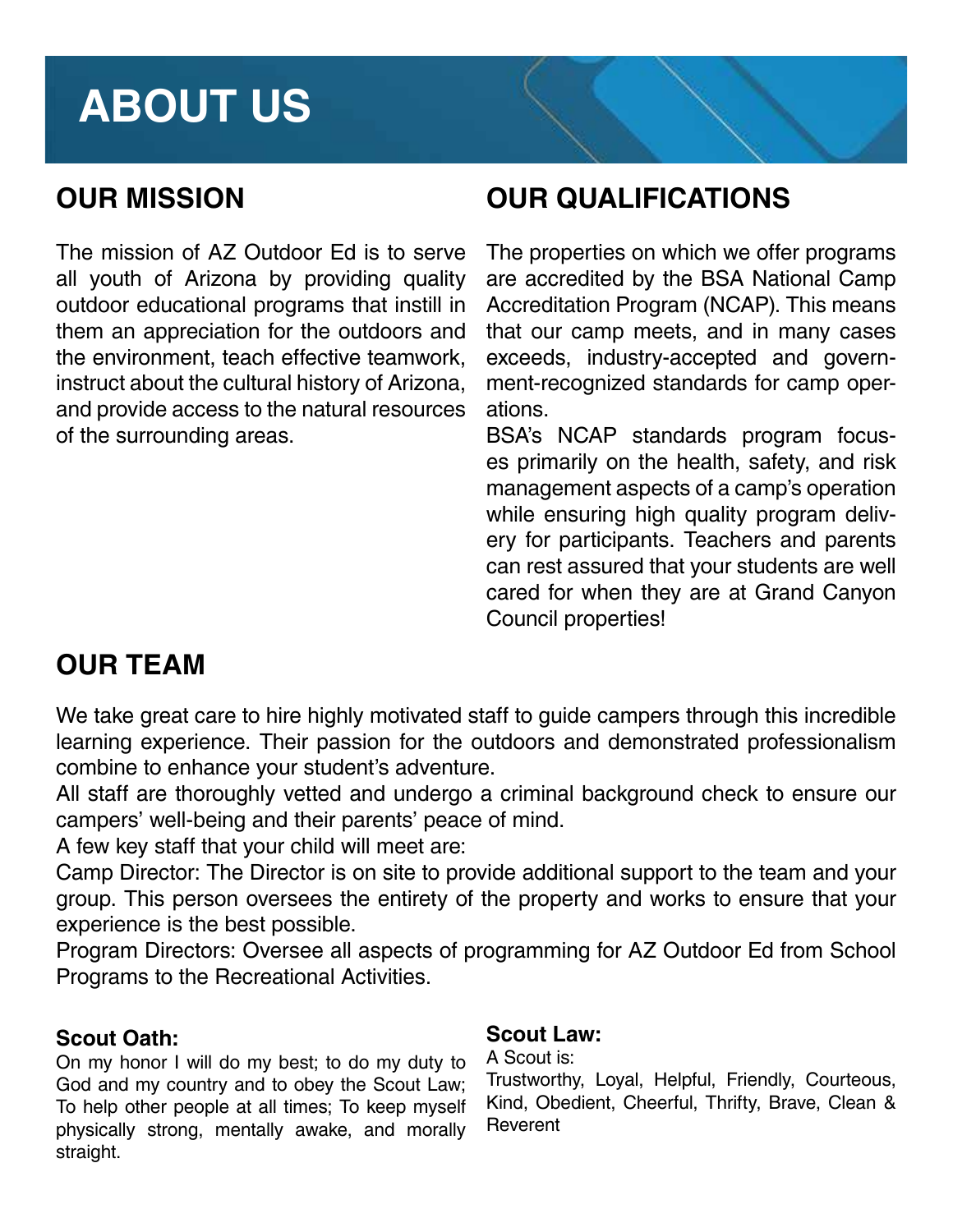## **ABOUT CAMP**

In this drop off day camp experience, designed for ages  $6 - 10$ , youth will participate in exciting adventures that inspire creativity, boosts literacy, and develops critical thinking skills. Each day will be divided between themed sessions and fun activities, such as nature hikes and swimming/water activities at the pool.

#### **Themed Educational Activities that will include:**

Motor Away – Exploring the physics of transportation Curiosity, Intrigue, & Magical Mysteries Secret Agents – Codes & Cyphers Marble Madness Air Power Super Science – Investigations of Power & **Color** Family Stories – Exploring Personal History Modular Design – Exploring designing with modular materials.

Sessions last for 2 weeks at a time, beginning in June of 2022 and going through the end of July.

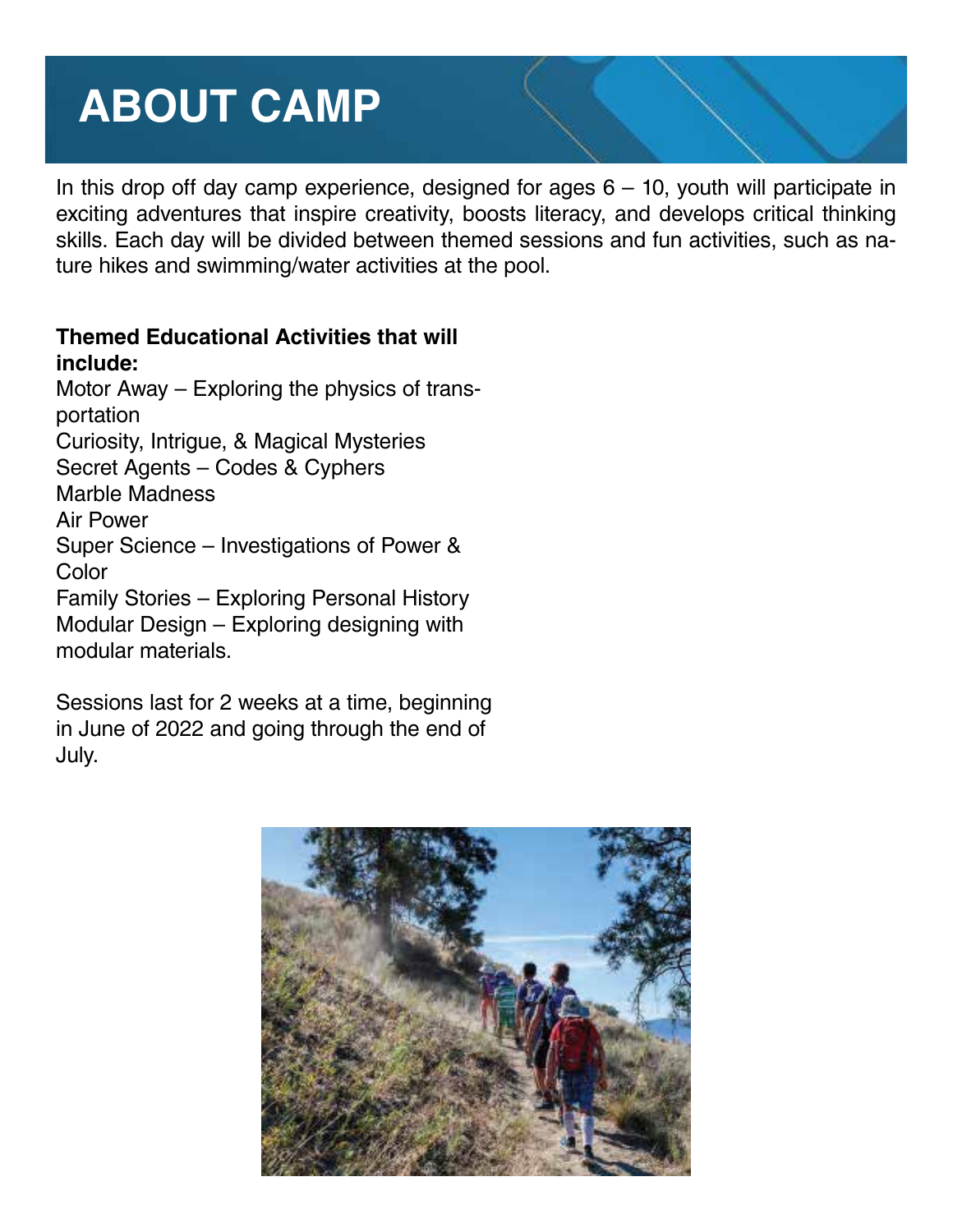## **ADVENTURES**

#### **MOTOR AWAY**

This adventure gives participants the chance to rely on the power in their own bodies by blowing air, throwing planes, or using rubber bands. They will have the chance to explore propulsion in its most basic form. Motor Away!

#### **CURIOSITY, INTRIGUE, & MAGICAL MYSTERIES**

This adventure is designed to help participants expand their curiosity through magical means. Learning basic magic tricks to share with others and putting on a magic show for friends!

#### **FAMILY STORIES**

This adventure will help participants learn more about their own personal heritage and create a personal connection to family - exploring genealogy and building a personal family crest!!

#### **MODULAR DESIGN**

This adventure gives participants the opportunity to learn the concept of modular design and construction. Learning about modular construction is one way to be thrifty with resources. The adventure will include use of modular-based building pieces to design and construct a variety of awesome items that they will get to bring home!!

#### **SECRET AGENTS**

In this adventure, participants will learn how codes and cyphers can be utilized to have some fun with friends and family members by creating their own secret language and learning how to write secret messages with household items.

#### **MARBLE MADNESS**

In this adventure, participants will learn about a game that has entertained people since the time of ancient Egypt. They will experience individual competition and teamwork, helping other, learning rules, and being a good sport.

#### **AIR POWER**

This STEM-based adventure helps participants explore basic aspects of air–often an overlooked substance. Then they discover some of the many things that air can do for us

#### **SUPER SCIENCE**

In this adventure, participants will get to do some science projects that are a little bit messy and really amazing. So put on your lab coat and get ready to do some super science!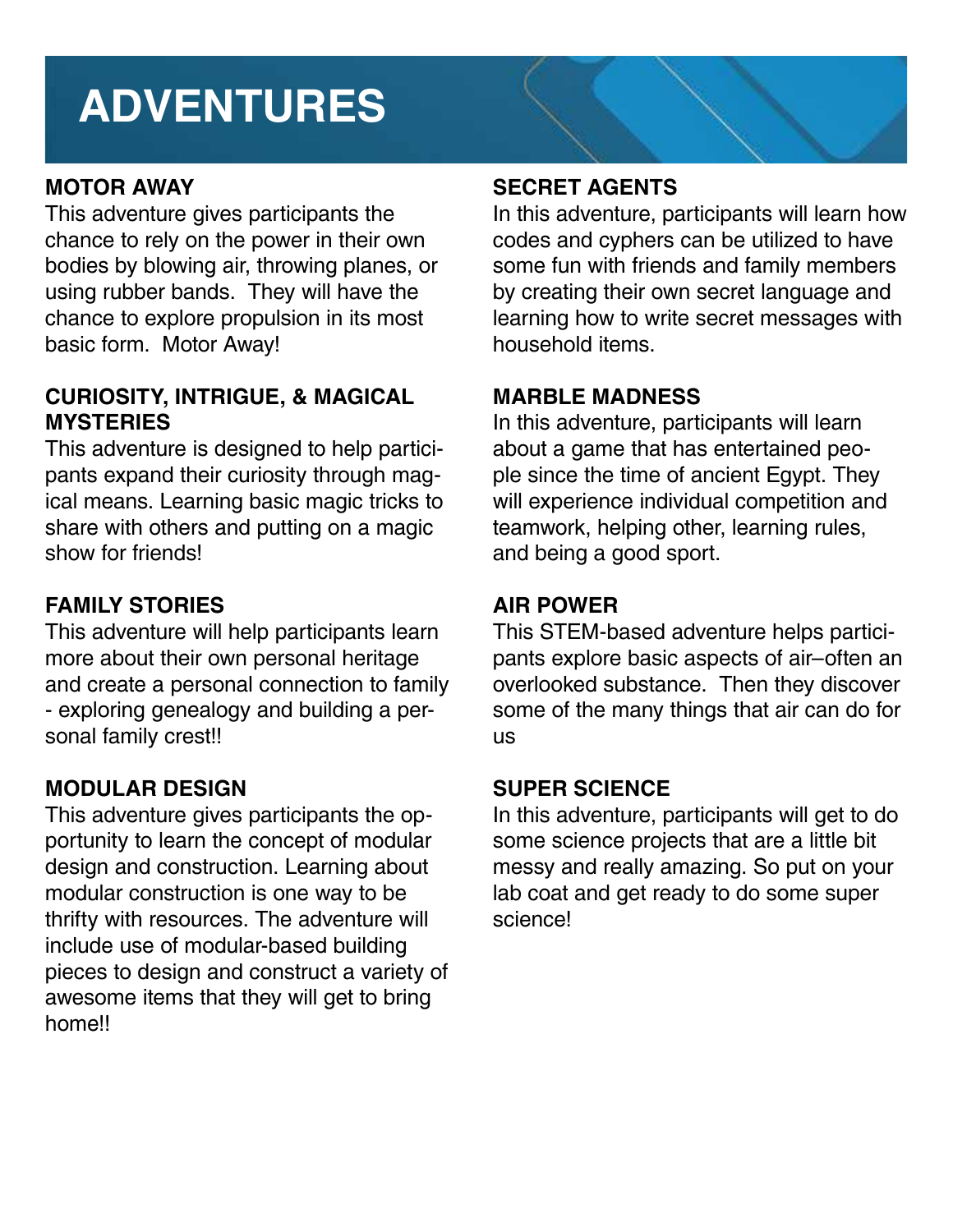# **SAMPLE SCHEDULE**

#### **Week 1**

|                        | Mon<br>Tues            |                   | Wed                | <b>Thurs</b>      | Fri                                                                                                    |
|------------------------|------------------------|-------------------|--------------------|-------------------|--------------------------------------------------------------------------------------------------------|
|                        | 8:00 Check In/Games    | Check In/Games    | Check In/Games     | Check In/Games    | Check In/Games                                                                                         |
| 8:30<br>9:00           |                        |                   |                    |                   | Opening Enrichment   Opening Enrichment   Opening Enrichment   Opening Enrichment   Opening Enrichment |
| 9:30<br>10:00<br>10:30 | Adventure 1            | Adventure 1       | Adventure 1        | Adventure 5       | Adventure 5                                                                                            |
| 11:00<br>11:30         | Adventure 2            | Adventure 2       | <b>Adventure 2</b> | Adventure 7       | Adventure 7                                                                                            |
| 12:00<br>12:30         | <b>LUNCH</b>           | <b>LUNCH</b>      | <b>LUNCH</b>       | <b>LUNCH</b>      | <b>LUNCH</b>                                                                                           |
| 1:00<br>1:30           | Adventure 2            | Adventure 2       | Adventure 2        | Adventure 7       | Adventure 7                                                                                            |
|                        | 2:00 Snack Time        | Snack Time        | Snack Time         | Snack Time        | Snack Time                                                                                             |
| 2:30<br>3:00<br>3:30   |                        |                   | <b>Open Swim</b>   |                   |                                                                                                        |
|                        | 4:00 Check Out/Pick Up | Check Out/Pick Up | Check Out/Pick Up  | Check Out/Pick Up | Check Out/Pick Up                                                                                      |

#### **Week 2**

|                        | Mon                    | <b>Tues</b>       | Wed               | <b>Thurs</b>      | Fri                                                                                                    |
|------------------------|------------------------|-------------------|-------------------|-------------------|--------------------------------------------------------------------------------------------------------|
|                        | 8:00 Check In/Games    | Check In/Games    | Check In/Games    | Check In/Games    | Check In/Games                                                                                         |
| 8:30<br>9:00           |                        |                   |                   |                   | Opening Enrichment   Opening Enrichment   Opening Enrichment   Opening Enrichment   Opening Enrichment |
| 9:30<br>10:00<br>10:30 | Adventure 3            | Adventure 3       | Adventure 3       | Adventure 6       | Adventure 6                                                                                            |
| 11:00<br>11:30         | Adventure 4            | Adventure 4       | Adventure 4       | Adventure 8       | Adventure 8                                                                                            |
| 12:00<br>12:30         | <b>LUNCH</b>           | <b>LUNCH</b>      | <b>LUNCH</b>      | <b>LUNCH</b>      | <b>LUNCH</b>                                                                                           |
| 1:00<br>1:30           | Adventure 4            | Adventure 4       | Adventure 4       | Adventure 8       | Adventure 8                                                                                            |
|                        | 2:00 Snack Time        | Snack Time        | Snack Time        | Snack Time        | Snack Time                                                                                             |
| 2:30                   |                        |                   |                   |                   |                                                                                                        |
| 3:00<br>3:30           |                        |                   | <b>Open Swim</b>  |                   |                                                                                                        |
|                        | 4:00 Check Out/Pick Up | Check Out/Pick Up | Check Out/Pick Up | Check Out/Pick Up | Check Out/Pick Up                                                                                      |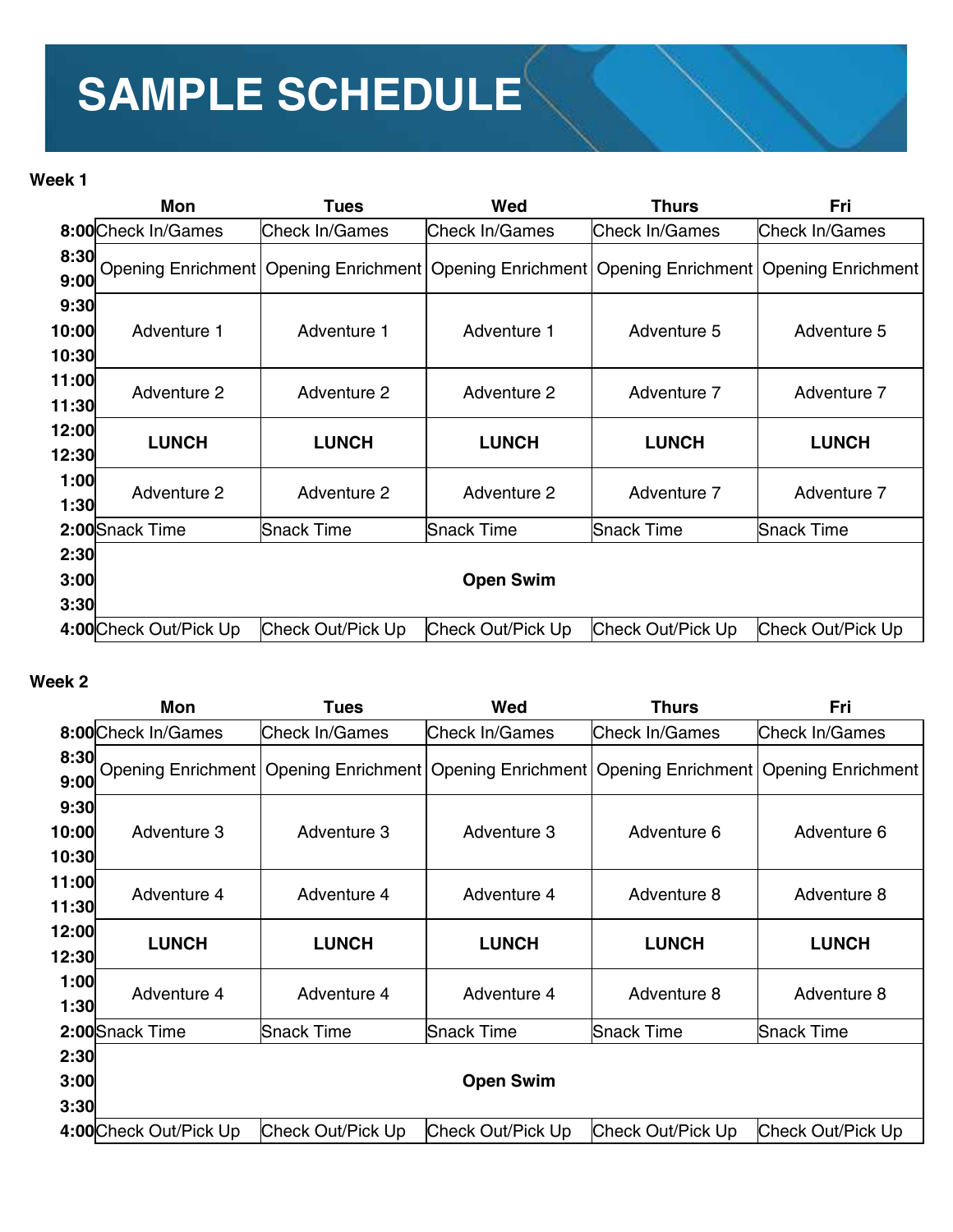## **CHECK-IN PROCESS**

Upon arrival, participants will check in at **REGISTRATION** to ensure we have the following:

- Health Forms
- Parent Release
- Confirm Parent/Guardian Contact info
- Confirm Lunch in hand
- Assign participant to class/group

From there participants will go to opening enrichment activities including nature hikes, special guest speakers, field games, and team building activities.

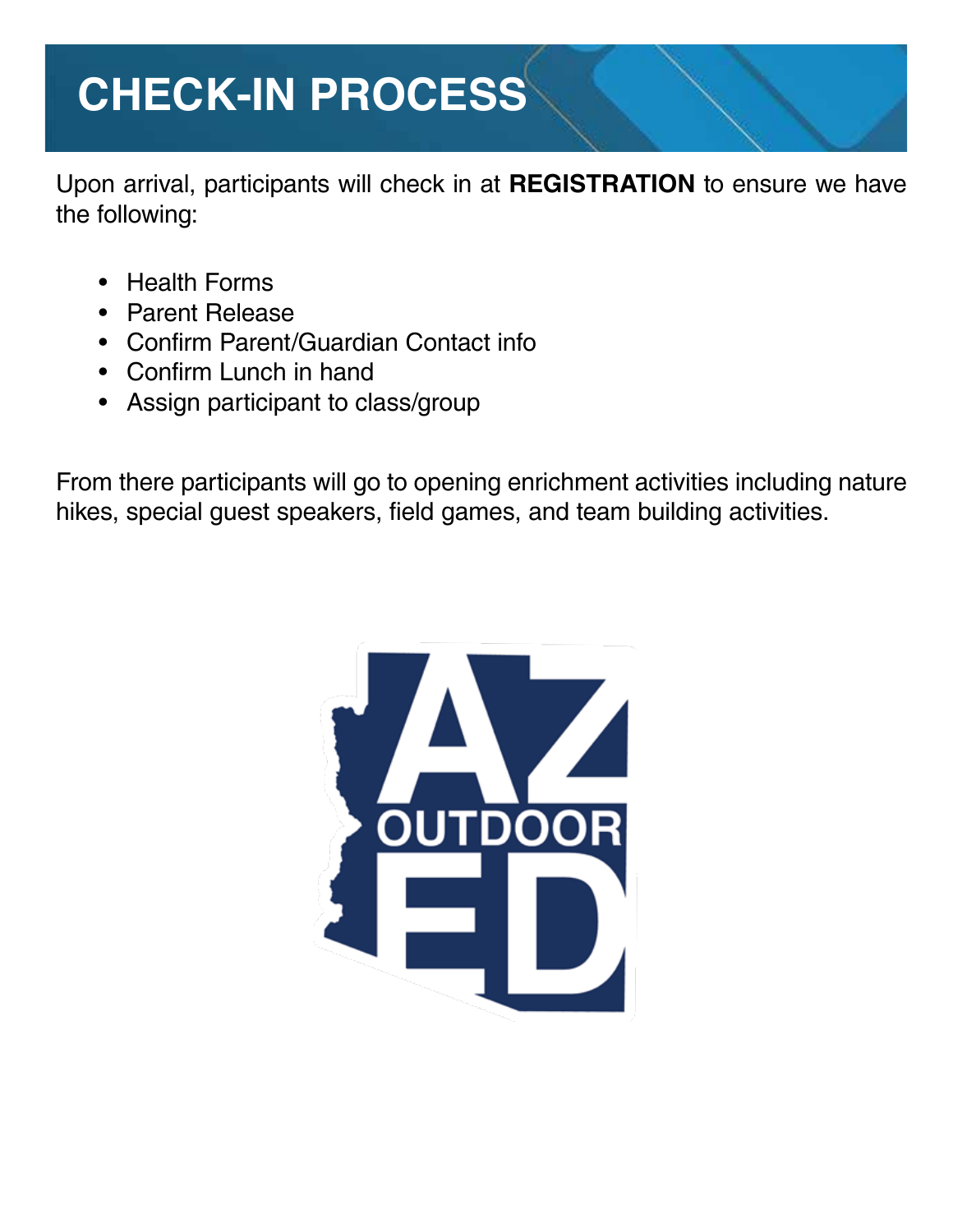## **DISCIPLINARY GUIDELINES**



We expect participants to be on their best behavior while visiting our camp. Participants who misbehave repeatedly will face expulsion. Our discipline policy has three strikes:

#### **Strike One:**

The student is informed of their poor choice and a discussion is held on how they can improve their behavior.

#### **Strike Two:**

Parents are contacted and their feedback is solicited. A behavior agreement is established which clearly states the behavior the student must exhibit to remain a part of the program. The parents are made aware of the agreement and the consequences for any further negative actions.

### **Strike Three:**

A student who breaks their agreement will be responsible for the consequences. Any student who receives a third strike will either be sent home or placed exclusively in the custody of the visiting school's teachers.

**Any infraction which puts a participant's or staff member's safety in jeopardy will result in the student's immediate expulsion.** 

#### **No refund or credit will be granted to an expelled student.**

For our discipline system to work effectively, we need the cooperation of both the parents and participants. When disciplinary issues arise, the participant is brought to a member of camp administration. Parents are contacted, and their feedback is solicited. A behavior agreement is established which clearly states the behavior the participant must exhibit to remain a part of the program. The parents are made aware of the agreement and the consequences for any further negative action.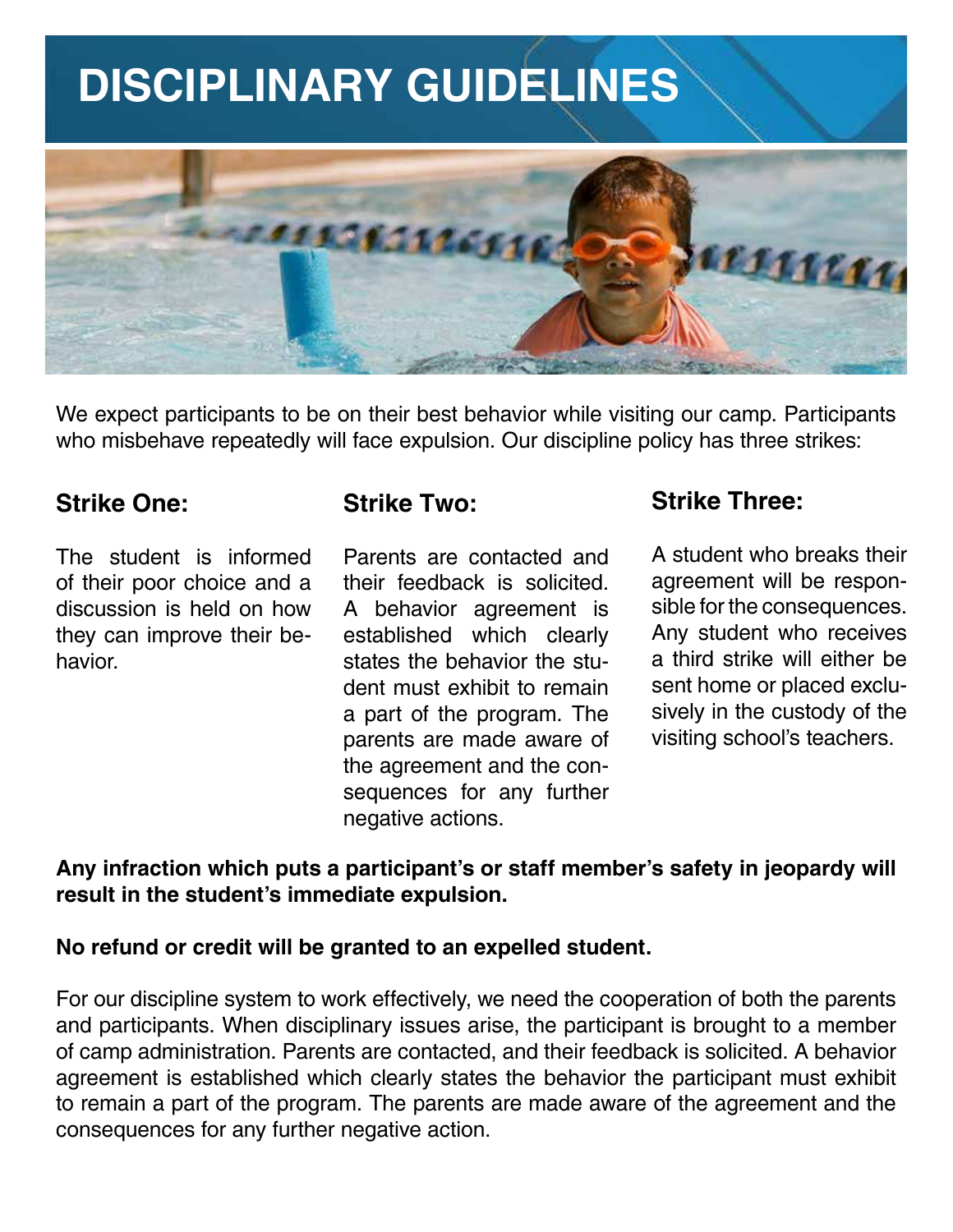## **PARENT INFORMATION**

Below is information provided to the parents and guardians of participants. We strongly recommend that parents sit down with their children to review and discuss the guide so that everyone knows what to expect while at camp.

### **PACKING LIST**

Please make sure your child's name and contact information are easily visible on all bags and lunch boxes. Students must carry their own bags, so pack carefully!

### **Clothing:**

Lightweight, closed toe shoes OR hiking shoes Jacket (weather appropriate) Raincoat or Poncho (if the forecast calls for rain)

### **Personal Items:**

Chapstick and Sunscreen Face Masks (recommended) Hat **Sunglasses** Shower Sandals Bathing Suit Beach Towel Flip Flops or Sandals **Goggles** 

### **WHAT NOT TO BRING**

**If an item is not permitted at your school, it is not permitted at camp. The following items are not allowed to be brought on site.** If your student is found with any of the following items, corrective action will be taken, which may include expulsion from our program:

Cell Phones or Other Electronic Devices, Alcohol or Drugs, Personal Sports Equipment, Matches, Lighters, Pocket Knives, Weapons, Pets or Other Animals.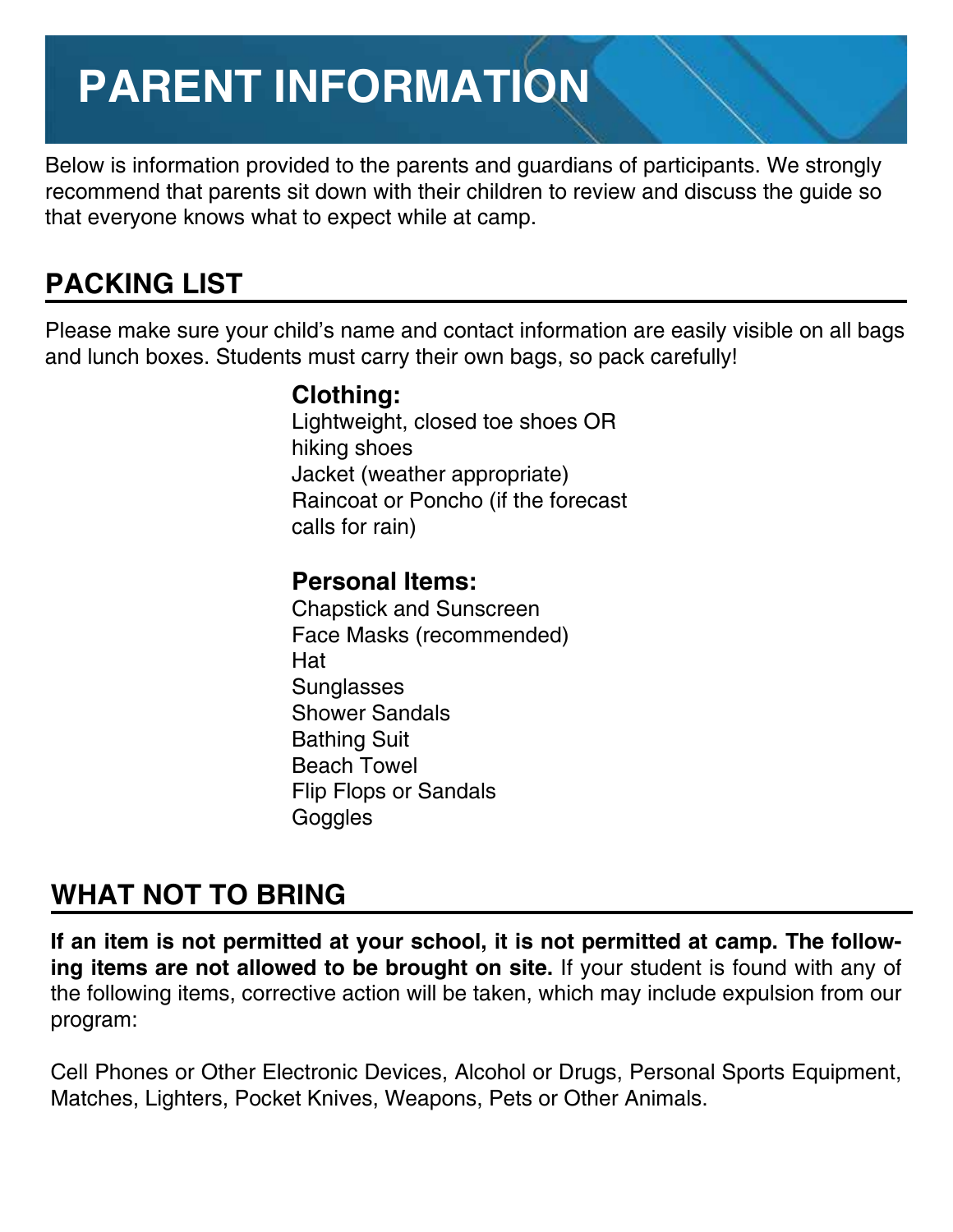|                            | <b>PARTICIPANT HEALTH HISTORY FORM</b><br>Please fill out the following information & attach the requested additional information to be turned in at registration of camp. |                         |              |              |                 |
|----------------------------|----------------------------------------------------------------------------------------------------------------------------------------------------------------------------|-------------------------|--------------|--------------|-----------------|
| <b>OUTDOOR</b>             |                                                                                                                                                                            |                         |              |              |                 |
|                            |                                                                                                                                                                            |                         |              |              |                 |
|                            | Camper Name: First Middle                                                                                                                                                  |                         |              | Last         |                 |
|                            | □ Male □ Female Birth Date ______ Age on arrival at camp: ______                                                                                                           |                         |              |              |                 |
| <b>CONTACT INFORMATION</b> |                                                                                                                                                                            |                         |              |              |                 |
|                            |                                                                                                                                                                            |                         |              |              |                 |
|                            | Camper Home Address: Street Address City                                                                                                                                   |                         | <b>State</b> | Zip Code     |                 |
|                            | Parent/guardian with legal custody to be contacted in case of illness or injury:                                                                                           |                         |              |              |                 |
|                            |                                                                                                                                                                            |                         |              |              |                 |
|                            |                                                                                                                                                                            |                         |              |              |                 |
|                            |                                                                                                                                                                            |                         |              |              |                 |
|                            | (If different from above) Street Address                                                                                                                                   |                         | City         | <b>State</b> | <b>Zip Code</b> |
|                            | Second parent/guardian or other emergency contact:                                                                                                                         |                         |              |              |                 |
|                            |                                                                                                                                                                            |                         |              |              |                 |
|                            | Preferred Phone #: (______) ________________                                                                                                                               |                         |              |              |                 |
|                            |                                                                                                                                                                            |                         |              |              |                 |
|                            | Additional contact in event parent(s)/guardian(s) cannot be reached:                                                                                                       |                         |              |              |                 |
| Name:                      |                                                                                                                                                                            | Relationship to Camper: |              |              |                 |

#### **INFORMED CONSENT & TALENT RELEASE**

Preferred Phone #: (

I understand that participation in camp activities involves the risk of personal injury, including death, due to the physical, mental, and emotional challenges in the activities offered. Information about those activities may be obtained from the venue, activity coordinators, or your local council. I also understand that participation in these activities is entirely voluntary and requires participants to follow instructions and abide by all applicable rules and the standards of conduct.

In case of an emergency involving me or my child, I understand that efforts will be made to contact the individual listed as the emergency contact person by the medical provider and/or adult leader. In the event this person cannot be reached, permission is hereby given to the medical provider selected by the adult leader in charge to secure proper treatment, including hospitalization, anesthesia, surgery, or injections of medication for me or my child. Medical providers are authorized to disclose protected health information to the adult in charge, camp medical staff, camp management, and/or any physician or health-care provider involved in providing medical care to the participant. Protected Health Information/Confidential Health Information (PHI/CHI) under the Standards for Privacy of Individually Identifiable Health Information, 45 C.F.R. §§160.103, 164.501, etc. seq., as amended from time to time, includes examination findings, test results, and treatment provided for purposes of medical evaluation of the participant, follow-up and communication with the participant's parents or guardian, and/or determination of the participant's ability to continue in the program activities.

(If applicable) I have carefully considered the risk involved and hereby give my informed consent for my child to participate in all activities offered in the program. I further authorize the sharing of the information on this form with any volunteers or professionals who need to know of medical conditions that may require special consideration in conducting camp activities.

**With appreciation of the dangers and risks associated with programs and activities, on my own behalf and/or on behalf of my child, I hereby fully and completely release and waive any and all claims for personal injury, death, or loss that may arise against the Boy Scouts of America, the local council, the activity coordinators, and all employees, volunteers, related parties, or other organizations associated with any program or activity.**

I also hereby assign and grant to the local council and the Boy Scouts of America, as well as their authorized representatives, the right and permission to use and publish the photographs/film/videotapes/ electronic representations and/or sound recordings made of me or my child at all Scouting activities, and I hereby release the Boy Scouts of America, the local council, the activity coordinators, and all employees, volunteers, related parties, or other organizations associated with the activity from any and all liability from such use and publication. I further authorize the reproduction, sale, copyright, exhibit, broadcast, electronic storage, and/or distribution of said photographs/film/ videotapes/electronic representations and/or sound recordings without limitation at the discretion of the BSA, and I specifically waive any right to any compensation I may have for any of the foregoing.

I understand that, if any information I/we have provided is found to be inaccurate, it may limit and/or eliminate the opportunity for participation in any event or activity. The participant has permission to engage in all activities described, except as specifically noted by me or the health-care provider. If the participant is under the age of 18, a parent or guardian's signature is required.

| Participant's signature:             | Date: |
|--------------------------------------|-------|
| Parent/guardian signature for youth: | Date. |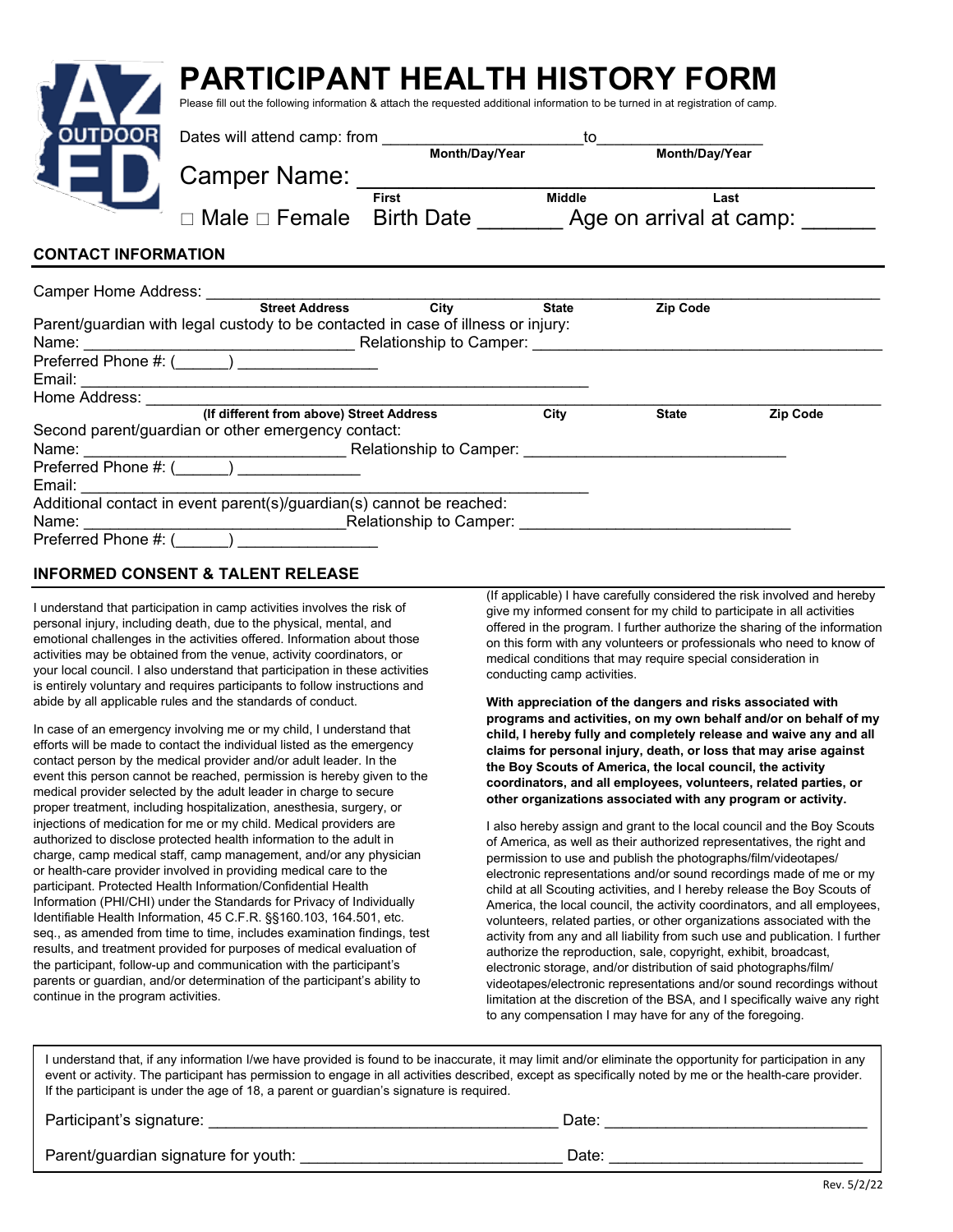#### **MEDICAL INFORMATION**

#### **Allergies:**

Are you allergic to or do you have any adverse reactions to the following?

| <b>Yes</b> | <b>No</b> | <b>Allergies/Reactions</b> | <b>Explain</b> |  |
|------------|-----------|----------------------------|----------------|--|
|            |           | Medication                 |                |  |
|            |           | Food                       |                |  |
|            |           | <b>Plants</b>              |                |  |
|            |           | Insect bites/Stings        |                |  |

**Medication: T**his camper will not take any daily medications while attending camp.  $\Box$  This camper will take the following daily medication(s) while at camp:

"Medication" is any substance a person takes to maintain and/or improve their health. This includes vitamins & natural remedies. *Please review camp instructions about required packaging/containers. Many states require original pharmacy containers with labels which show the camper's name and how the medication should be given. Provide enough of each medication to last the entire time the camper will be at camp.*

| <b>Name of Medication Reason for Taking</b> | When it is given | <b>Amount/Dose</b> | How is it given? |
|---------------------------------------------|------------------|--------------------|------------------|
|                                             | • Breakfast      |                    |                  |
|                                             | $\bullet$ Lunch  |                    |                  |
|                                             | $\bullet$ Dinner |                    |                  |
|                                             | $\bullet$ Other: |                    |                  |
|                                             | • Breakfast      |                    |                  |
|                                             | $\bullet$ Lunch  |                    |                  |
|                                             | • Dinner         |                    |                  |
|                                             | Other:           |                    |                  |
|                                             | • Breakfast      |                    |                  |
|                                             | $\bullet$ Lunch  |                    |                  |
|                                             | • Dinner         |                    |                  |
|                                             | Other:           |                    |                  |

(If additional lines are necessary, please attach on a separate sheet.)

The following non-prescription medications may be stocked in the camp Health Office and are used on an as needed basis to manage illness and injury. *Cross out those the camper should not be given.*

- Acetaminophen (Tylenol)
- Phenylephrine decongestant (Sudafed PE)
- Antihistamine/allergy medicine
- Diphenhydramine antihistamine/allergy medicine (Benadryl)
- Sore throat spray
- Lice shampoo or cream (Nix or Elimite)
- Calamine lotion
- Laxatives for constipation (Ex-Lax)
- Ibuprofen (Advil, Motrin)
- Pseudoephedrine decongestant (Sudafed)
- Guaifenesin cough syrup (Robitussin)
- Dextromethorphan cough syrup (Robitussin DM)
- Generic cough drops
- Antibiotic cream
- Aloe
- Bismuth subsalicylate for diarrhea (Kaopectate, Pepto-Bismol)



Bring enough medications in sufficient quantities and in the original containers. Make sure that they are **NOT** expired, including inhalers and EpiPens. You **SHOULD NOT STOP** taking any maintenance medication unless instructed to do so by your doctor.

Non-prescription medication administration is approved for youth by

Parent/Guardian: \_\_\_\_\_\_\_\_\_\_\_\_\_\_\_\_\_\_\_\_\_\_\_\_\_\_\_\_\_\_\_\_\_\_\_\_\_\_\_\_\_\_ Date: \_\_\_\_\_\_\_\_\_\_\_\_\_\_\_\_\_\_\_\_\_\_\_\_\_